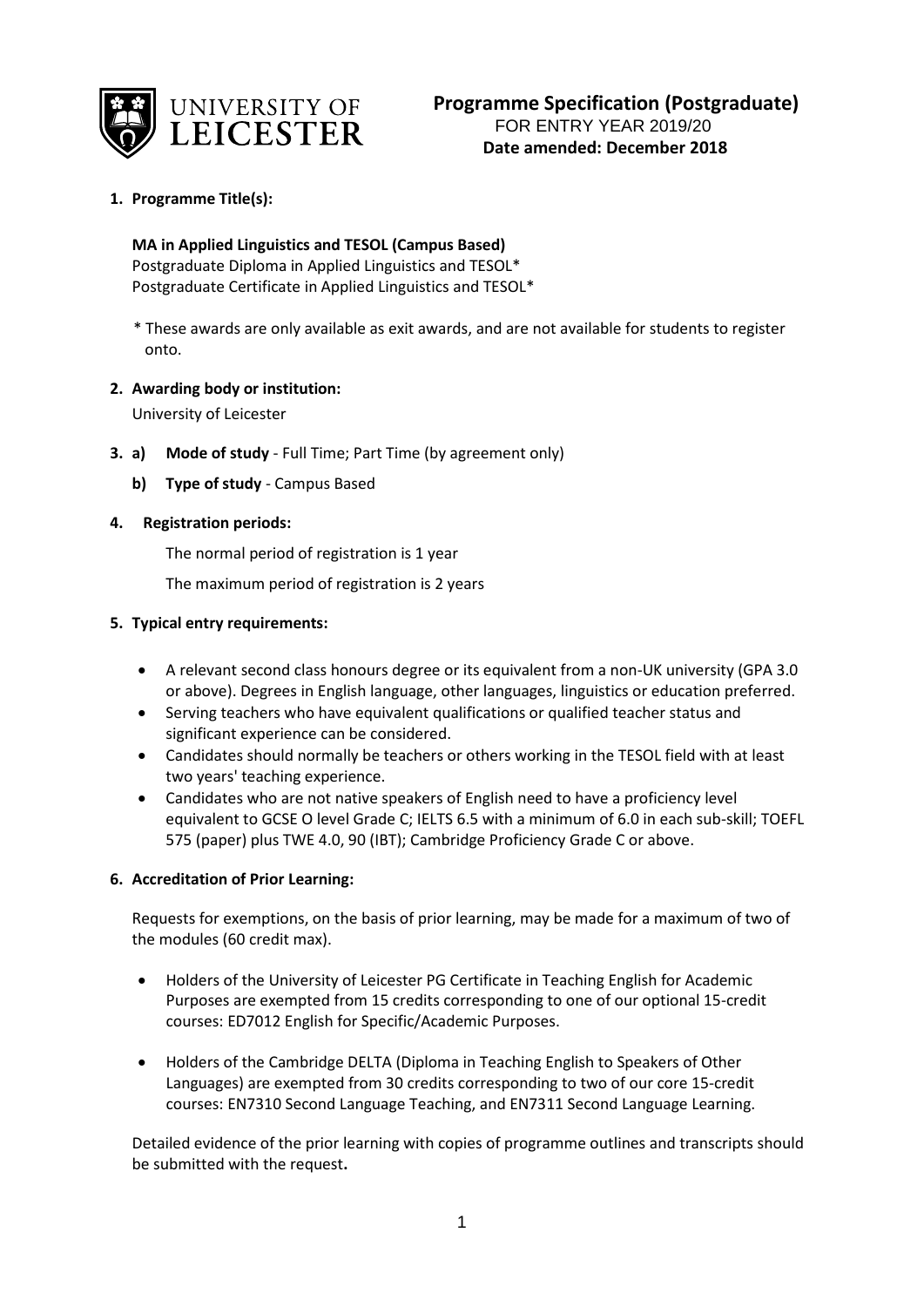## **7. Programme aims:**

The programme aims to

- Provide participants with the opportunity to study the sub-disciplines of Applied Linguistics and TESOL;
- Provide participants with theoretical foundations upon which sound TESOL practice is based;
- Develop participants' ability to reflect critically on practice and the relationship of theory to practice.
- Develop students' ability to manage, reflect on and enhance their own learning;
- Provide students with opportunities to extend their range of transferable skills including study and research skills.

The general teaching aims of the *MA Applied Linguistics TESOL* programme are to:

- Enhance the understanding and enrich the expertise of participating professionals involved in language teaching
- To further the academic and professional development of these course participants.
- More specifically, to provide participants with the opportunity to acquire knowledge in Applied Linguistics and TESOL sub-disciplines such as grammar awareness, phonology, second language teaching and learning, and sociolinguistics.
- Provide an opportunity for participants to personalize and enrich their study programme through a wide choice of options.

On successful completion students in *MA Applied Linguistics* and TESOL should be able to:

- Display knowledge and understanding of the principles and practices of TESOL drawing on theory and research in Applied Linguistics;
- Display knowledge of the description of English grammar and phonology;
- Demonstrate the ability to analyse the role and use of English in different contexts;
- Apply their knowledge and understanding to teaching and learning in their own educational setting;
- Apply a range of research methods to the study of English language and the teaching and learning of English in different contexts;
- Plan and conduct a research study in the field of TESOL or Applied Linguistics.

### **8. Reference points used to inform the programme specification:**

- QAA Benchmarking Statement
- Framework for Higher Education Qualifications (FHEQ)
- UK Quality Code for Higher Education
- University Learnin[g Strategy](https://www2.le.ac.uk/offices/sas2/quality/learnteach)
- [University Assessment Strategy](https://www2.le.ac.uk/offices/sas2/quality/learnteach)
- University of Leicester Periodic Developmental Review Report
- External Examiners' reports (annual)
- United Nations Education for Sustainable Development Goals
- Student Destinations Data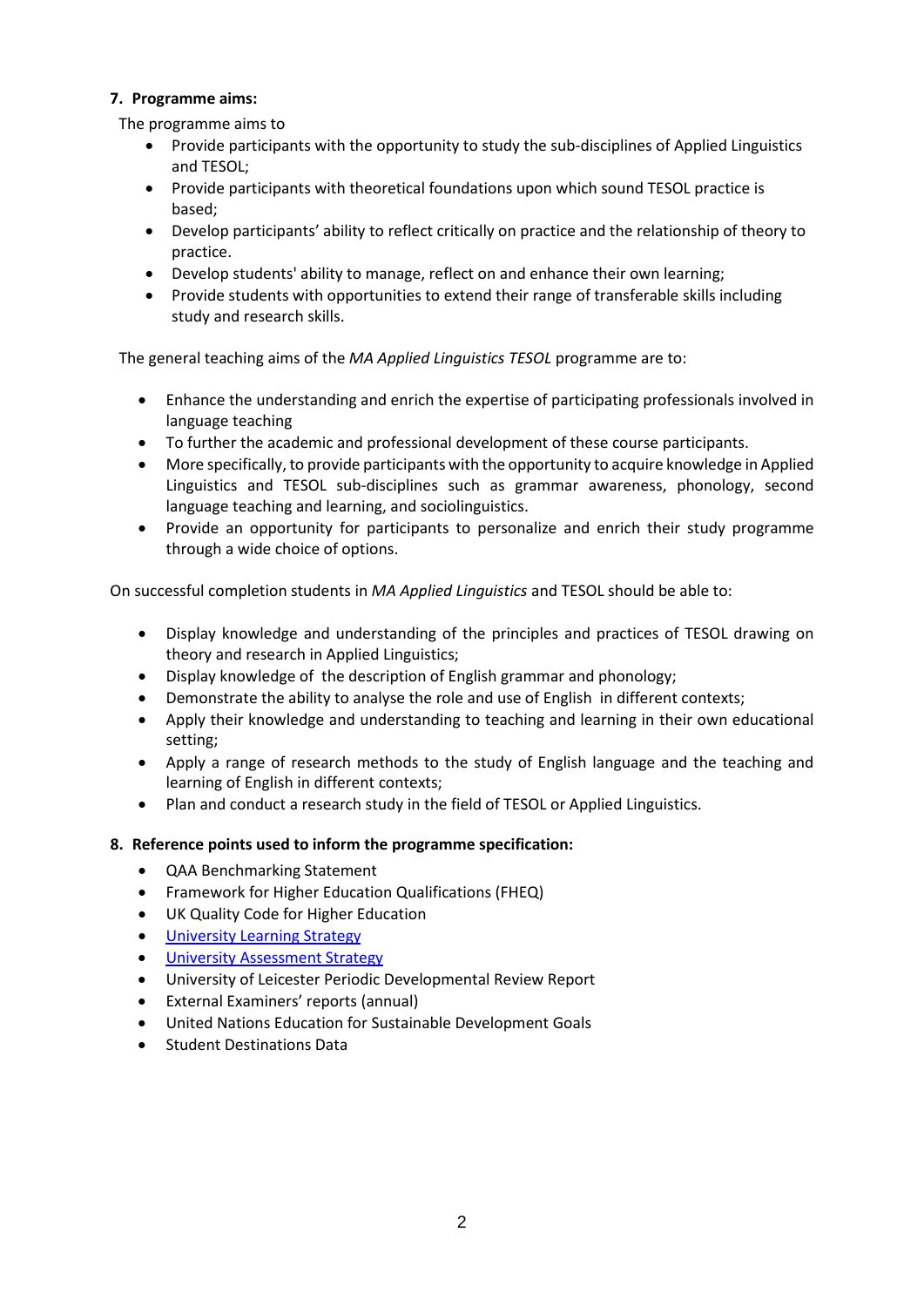# **9. Programme Outcomes:**

| <b>Intended Learning</b>                                          | <b>Teaching and Learning</b>                                      | <b>How Demonstrated?</b>                                           |  |  |  |
|-------------------------------------------------------------------|-------------------------------------------------------------------|--------------------------------------------------------------------|--|--|--|
| <b>Outcomes</b>                                                   | <b>Methods</b>                                                    |                                                                    |  |  |  |
| (a) Subject and Professional skills                               |                                                                   |                                                                    |  |  |  |
|                                                                   | Knowledge                                                         |                                                                    |  |  |  |
| Ability to explain and discuss                                    | Lectures                                                          | Formative and summative                                            |  |  |  |
| the principles and practices of                                   | <b>Seminars</b>                                                   | assessment, including:                                             |  |  |  |
| TESOL drawing on theory and                                       | <b>Tutorials</b>                                                  |                                                                    |  |  |  |
| research in Applied Linguistics                                   | Workshops                                                         | Formative assignment                                               |  |  |  |
| Ability to explain and discuss                                    | Directed reading<br><b>Reading Groups</b>                         | Module assignments                                                 |  |  |  |
| theories and research findings                                    | Dissertation supervision                                          |                                                                    |  |  |  |
| in Applied Linguistic sub-                                        | Induction programme                                               | <b>Dissertation</b>                                                |  |  |  |
| disciplines                                                       | Blackboard (VLE) support site                                     |                                                                    |  |  |  |
|                                                                   |                                                                   |                                                                    |  |  |  |
|                                                                   |                                                                   |                                                                    |  |  |  |
|                                                                   | <b>Concepts</b>                                                   |                                                                    |  |  |  |
| Ability to describe the formal<br>(ie syntactic and phonological) | <b>Grammar and Phonology</b><br>categories and processes, as well | Tests in Grammar and Phonology<br>including analysis of a piece of |  |  |  |
| features of English.                                              | as sociolinguistic frameworks;                                    | spoken or written discourse analysis                               |  |  |  |
|                                                                   | related terminology - through                                     | of selected pieces of spoken or                                    |  |  |  |
| Ability to analyse the role and                                   | lectures, pre-session tasks, and                                  | written discourse.                                                 |  |  |  |
| use of English in context (social,                                | workshops.                                                        |                                                                    |  |  |  |
| political, professional etc.).                                    |                                                                   | Literature based or empirical small-                               |  |  |  |
|                                                                   | Pedagogical approaches and their                                  | scale research project on an aspect                                |  |  |  |
| Ability to analyse and discuss                                    | underpinning theories, and                                        | of Second Language Teaching/                                       |  |  |  |
| the dimensions of language<br>variation and change, and of        | theories of language acquisition -                                | Learning or sociolinguistic aspects of<br>language use.            |  |  |  |
| theories of second language                                       | through lectures, seminars.                                       |                                                                    |  |  |  |
| learning and acquisition.                                         |                                                                   | Dissertation.                                                      |  |  |  |
|                                                                   | <b>Techniques</b>                                                 |                                                                    |  |  |  |
| Development of the analytical                                     | Use of phonemic analysis and                                      | Assessed analyses of samples of                                    |  |  |  |
| skills used by linguists to                                       | models of grammatical analysis, as                                | spoken or written language. (Tests;                                |  |  |  |
| describe language form,                                           | well as various sociolinguistic                                   | assignments).                                                      |  |  |  |
| language use and discourse.                                       | frameworks (e.g. of pragmatics).                                  |                                                                    |  |  |  |
|                                                                   | <b>Critical analysis</b>                                          |                                                                    |  |  |  |
| Ability to analyse and critique                                   | Seminars involving critical debate                                | Development of a critical argument                                 |  |  |  |
| relevant arguments, debates                                       | based on pre-class reading.                                       | in essays and final Dissertation.                                  |  |  |  |
| and points of view in areas of                                    | Group tutorials analysing aspects                                 |                                                                    |  |  |  |
| Applied Linguistics and TESOL.                                    | of Applied Linguistics/TESOL.                                     |                                                                    |  |  |  |
| <b>Explain and discuss</b>                                        | Formative feedback on                                             |                                                                    |  |  |  |
| developments in TESOL.                                            | assignments.<br>Online discussion with personal                   |                                                                    |  |  |  |
| Critically evaluate the                                           | tutor regarding assignment                                        |                                                                    |  |  |  |
| relationship between Applied                                      | outlines and tasks. Participation in                              |                                                                    |  |  |  |
| Linguistic theory and TESOL                                       | Blackboard discussions.                                           |                                                                    |  |  |  |
| practice.                                                         |                                                                   |                                                                    |  |  |  |
|                                                                   | Presentation                                                      |                                                                    |  |  |  |
| Produce articulate, fluent and                                    | Study guides and induction to                                     | Good organisation and presentation,                                |  |  |  |
| well-structured assignments.                                      | support development of academic                                   | including use of tables and graphs,                                |  |  |  |
|                                                                   | literacy.<br>Formative feedback on a                              | etc., are specific aspects of our                                  |  |  |  |
| Show accurate and appropriate<br>handling of references and       | referencing task in Semester 1.                                   | formal marking criteria in all<br>assignments.                     |  |  |  |
| sources.                                                          | Formative feedback on all                                         |                                                                    |  |  |  |
|                                                                   | assignments.                                                      |                                                                    |  |  |  |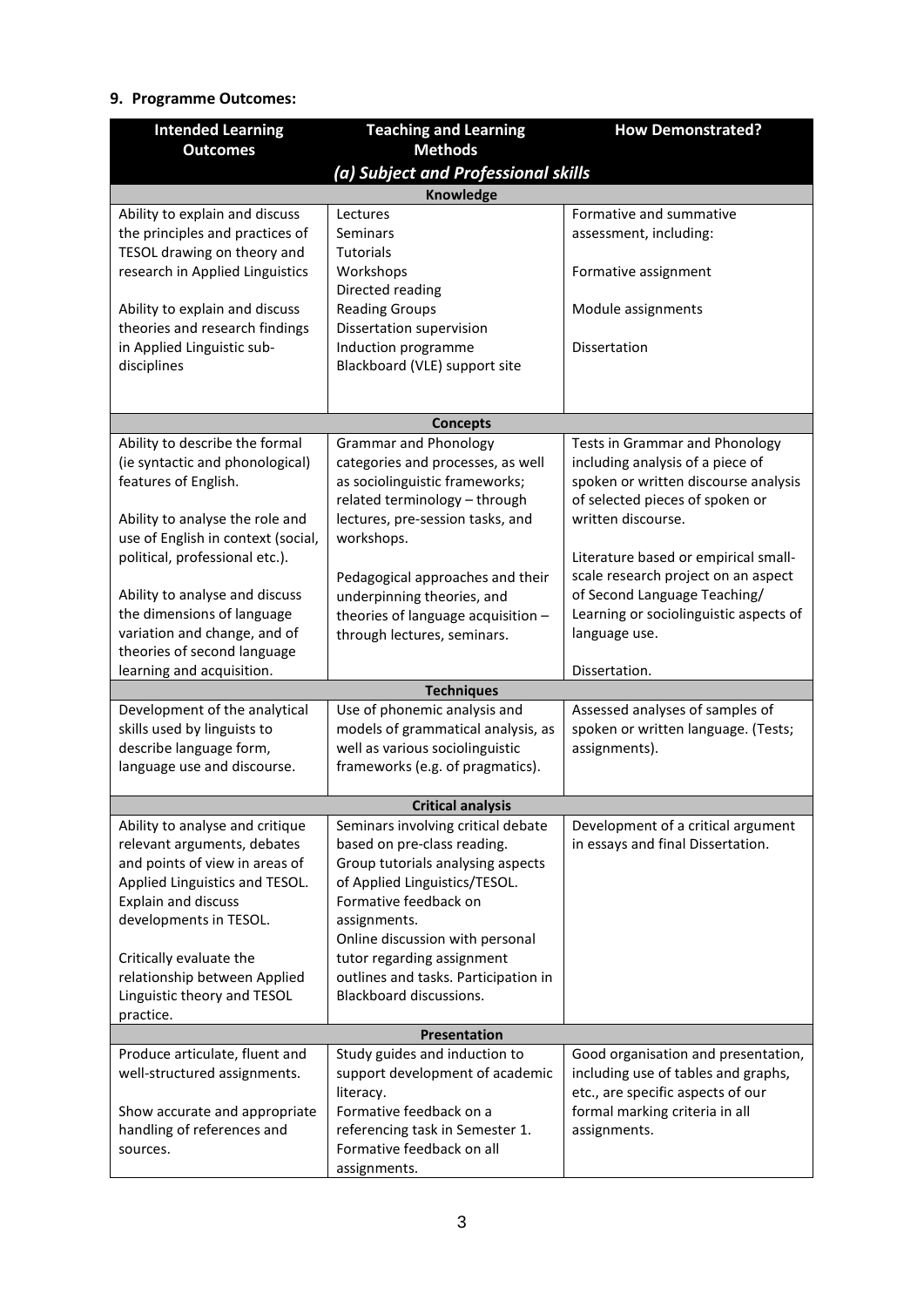| <b>Intended Learning</b>                                | <b>Teaching and Learning</b>                                         | <b>How Demonstrated?</b>                                                     |
|---------------------------------------------------------|----------------------------------------------------------------------|------------------------------------------------------------------------------|
| <b>Outcomes</b>                                         | <b>Methods</b>                                                       |                                                                              |
| Show ability to present work                            | Assignment seminar at the end of                                     |                                                                              |
| clearly and appropriately.                              | each module.                                                         |                                                                              |
|                                                         | Tailored language support                                            |                                                                              |
|                                                         | delivered by ELTU.                                                   |                                                                              |
|                                                         | <b>Appraisal of Evidence</b>                                         |                                                                              |
| Ability to formulate research                           | Research Methods training is                                         | Extended essays and Dissertation, at                                         |
| questions that are appropriate<br>and properly defined. | provided throughout the<br>academic year.                            | the proposal and outline stages as<br>well as in their final submitted form. |
|                                                         |                                                                      |                                                                              |
| Provide evidence of systematic                          | Some module assignments give                                         |                                                                              |
| enquiry.                                                | opportunities for small-scale data                                   |                                                                              |
|                                                         | collection and analysis of                                           |                                                                              |
| Discuss and justify research                            | language use e.g. through                                            |                                                                              |
| methods used.                                           | sociolinguistic surveys or use of                                    |                                                                              |
|                                                         | corpora in preparation for the                                       |                                                                              |
| Present and analyse data                                | Dissertation.                                                        |                                                                              |
| clearly and accurately.                                 | Supervisor provides tutorial                                         |                                                                              |
| Show awareness of possible                              | support at dissertation stage.                                       |                                                                              |
| limitations to the study and of                         |                                                                      |                                                                              |
| alternative interpretations.                            |                                                                      |                                                                              |
|                                                         |                                                                      |                                                                              |
|                                                         | (b) Transferable skills                                              |                                                                              |
|                                                         | <b>Research Skills</b>                                               |                                                                              |
| Communicative and                                       | Research Methods training.                                           | Assignment essays.                                                           |
| intercultural competence.                               | Opportunities to develop critical                                    | Participation in group tasks and                                             |
|                                                         | analytical skills in discussion with                                 | Blackboard discussions.                                                      |
| The ability to apply the skills                         | peers from a range of                                                | Dissertation proposal and                                                    |
| and knowledge gained to their<br>own teaching contexts. | backgrounds, from different parts<br>of the world and with different | Dissertation.                                                                |
|                                                         | first languages.                                                     |                                                                              |
|                                                         | Supervisor guidance for                                              |                                                                              |
|                                                         | Dissertation.                                                        |                                                                              |
|                                                         | <b>Communication skills</b>                                          |                                                                              |
| Constructing and managing a                             | Seminar debates and student                                          | Participation in Reading Group.                                              |
| spoken argument.                                        | presentations, e.g. Reading Group                                    | Seminar and workshop                                                         |
|                                                         | seminars.                                                            | participation.                                                               |
| Communicating effectively and                           | Analysis of classroom discourse.                                     |                                                                              |
| fluently in speech.                                     |                                                                      |                                                                              |
| Analyse and discuss the                                 |                                                                      |                                                                              |
| dynamics of oral                                        |                                                                      |                                                                              |
| communication.                                          |                                                                      |                                                                              |
|                                                         |                                                                      |                                                                              |
| Communicating effectively and                           | Induction course in academic                                         | Formative assignment focuses on                                              |
| fluently in writing.                                    | writing                                                              | writing skills.                                                              |
|                                                         | Introduction to IT tools (eg                                         |                                                                              |
| Using the appropriate register                          | Endnote) for referencing.                                            | Tutorial advice offered on outlines                                          |
| and style and proper                                    |                                                                      | of assignments.                                                              |
| referencing when writing                                | Academic writing training                                            |                                                                              |
| essays, assignments and<br>dissertations.               | scheduled on Wednesday<br>afternoons, provided by ELTU and           | Written assignments required in<br>each module.                              |
|                                                         | available to international students.                                 |                                                                              |
|                                                         | Student learning centre advice                                       |                                                                              |
|                                                         | publicised.                                                          |                                                                              |
|                                                         |                                                                      |                                                                              |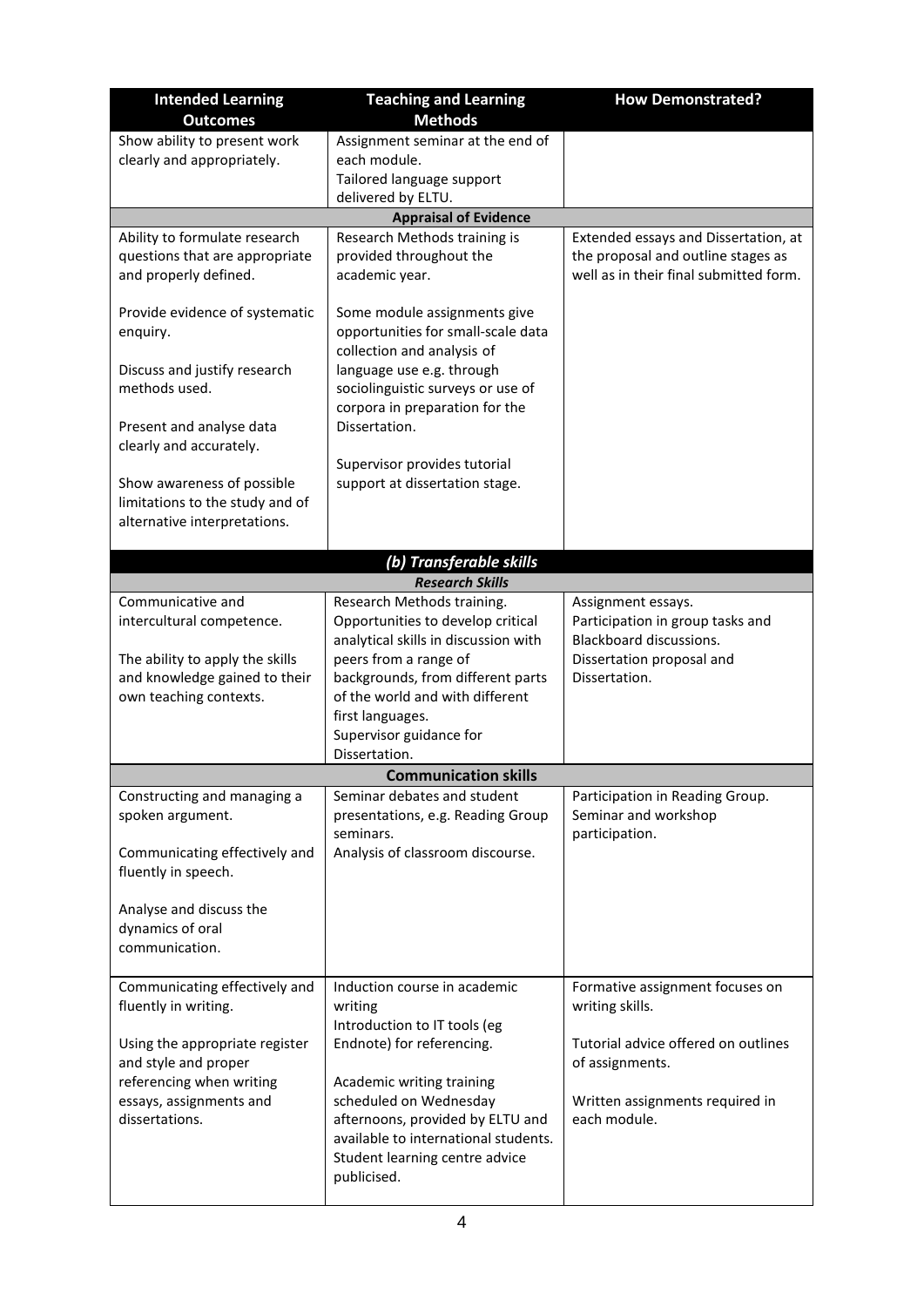|                                                            | Blackboard website provides<br>additional resources to support for |                                                                               |  |  |  |  |
|------------------------------------------------------------|--------------------------------------------------------------------|-------------------------------------------------------------------------------|--|--|--|--|
|                                                            | academic writing                                                   |                                                                               |  |  |  |  |
| Data presentation                                          |                                                                    |                                                                               |  |  |  |  |
| Demonstrate a command of                                   | Online tutorial in SPSS available                                  | In Dissertation, as well as in any                                            |  |  |  |  |
| quantitative research methods                              | through Blackboard (see earlier                                    | empirical research for assignments,                                           |  |  |  |  |
| and their uses in areas such as                            | comment)                                                           | students may analyse data through                                             |  |  |  |  |
| language testing and Second<br>Language Learning.          | SPSS or Excel.<br>Research Methods sessions.                       |                                                                               |  |  |  |  |
|                                                            | <b>Information technology</b>                                      |                                                                               |  |  |  |  |
| Ability to use phonetic font                               | Their use is demonstrated and                                      | Students are expected to make use                                             |  |  |  |  |
| software and other linguistics-                            | practised in e.g. Phonology &                                      | of the IPA fonts in the Phonology                                             |  |  |  |  |
| related software (eg British                               | Pronunciation<br>and<br>Corpus                                     | test.                                                                         |  |  |  |  |
| National Corpus, Wordsmith                                 | Linguistics.                                                       |                                                                               |  |  |  |  |
| Tools, Oxford Text Archive).                               |                                                                    | Students may submit assignments                                               |  |  |  |  |
|                                                            | Research Methods training in basic                                 | drawing on electronic tools and                                               |  |  |  |  |
|                                                            | use of linguistic corpora.<br>Optional course on Corpus            | corpora, as appropriate, in a range<br>of assignments.                        |  |  |  |  |
|                                                            | Linguistics.                                                       |                                                                               |  |  |  |  |
|                                                            | <b>Problem solving</b>                                             |                                                                               |  |  |  |  |
| Ability to identify and reflect                            | Second Language Teaching and                                       | Assignments on relevant courses                                               |  |  |  |  |
| on common learning and                                     | Second Language Learning address                                   | are expected to reflect on and                                                |  |  |  |  |
| teaching problems in ELT.                                  | key issues and problems in ELT,                                    | critically discuss problems and issues                                        |  |  |  |  |
|                                                            | and related theories and research.                                 | in ELT and relate them to theory.                                             |  |  |  |  |
| Ability to identify and analyse                            | Seminar and assignment tasks give                                  | Most assignments finish with an                                               |  |  |  |  |
| limitations in existing theories                           | students opportunity to relate                                     | 'implications' section related to a                                           |  |  |  |  |
| and research.                                              | these to specific contexts and<br>situations.                      | specific context/group of learners.<br>This also applies to the Dissertation. |  |  |  |  |
| Ability to identify and reflect                            |                                                                    |                                                                               |  |  |  |  |
| on cultural problems in ELT.                               |                                                                    |                                                                               |  |  |  |  |
|                                                            | <b>Working relationships</b>                                       |                                                                               |  |  |  |  |
| Ability to communicate and                                 | Group work in                                                      | Informal assessment of students'                                              |  |  |  |  |
| work effectively in small                                  | workshops/seminars and Reading                                     | effectiveness in group activities.                                            |  |  |  |  |
| groups.                                                    | Groups.                                                            | Dissertations frequently involve                                              |  |  |  |  |
|                                                            |                                                                    | surveying, interviewing and/or                                                |  |  |  |  |
| Show willingness to learn from<br>other ELT professionals. | Course specific Discussion Forum<br>in Blackboard (CB).            | observing experienced teaching<br>professionals.                              |  |  |  |  |
|                                                            |                                                                    |                                                                               |  |  |  |  |
|                                                            | <b>Managing learning</b>                                           |                                                                               |  |  |  |  |
| Show ability to work                                       | Tutorial support in time                                           | Tutor reports on student progress.                                            |  |  |  |  |
| independently, demonstrating                               | management and planning of                                         |                                                                               |  |  |  |  |
| initiative, self-organization and                          | assignments.                                                       | Course evaluation forms and                                                   |  |  |  |  |
| time-management.                                           |                                                                    | staff/student committee meetings                                              |  |  |  |  |
| Show ability to manage their                               |                                                                    |                                                                               |  |  |  |  |
|                                                            | Induction session on the use of the                                | enable monitoring how students see                                            |  |  |  |  |
|                                                            | library and electronic resources.                                  | their own success in these areas.                                             |  |  |  |  |
| learning self-critically.                                  |                                                                    |                                                                               |  |  |  |  |
| Ability to acquire complex                                 | Blackboard support on the<br>university's website.                 |                                                                               |  |  |  |  |
| linguistic information of                                  |                                                                    | Organisation and presentation of                                              |  |  |  |  |
| diverse kinds, from a variety of                           | Support on handling information                                    | information is assessed in all written                                        |  |  |  |  |
| sources (libraries, WWW, CD-                               | (e.g. how to access online journals)                               | assignments.                                                                  |  |  |  |  |
| ROMs, corpora, discussions                                 | through induction and study skills                                 |                                                                               |  |  |  |  |
| with peers etc).                                           | sessions.                                                          |                                                                               |  |  |  |  |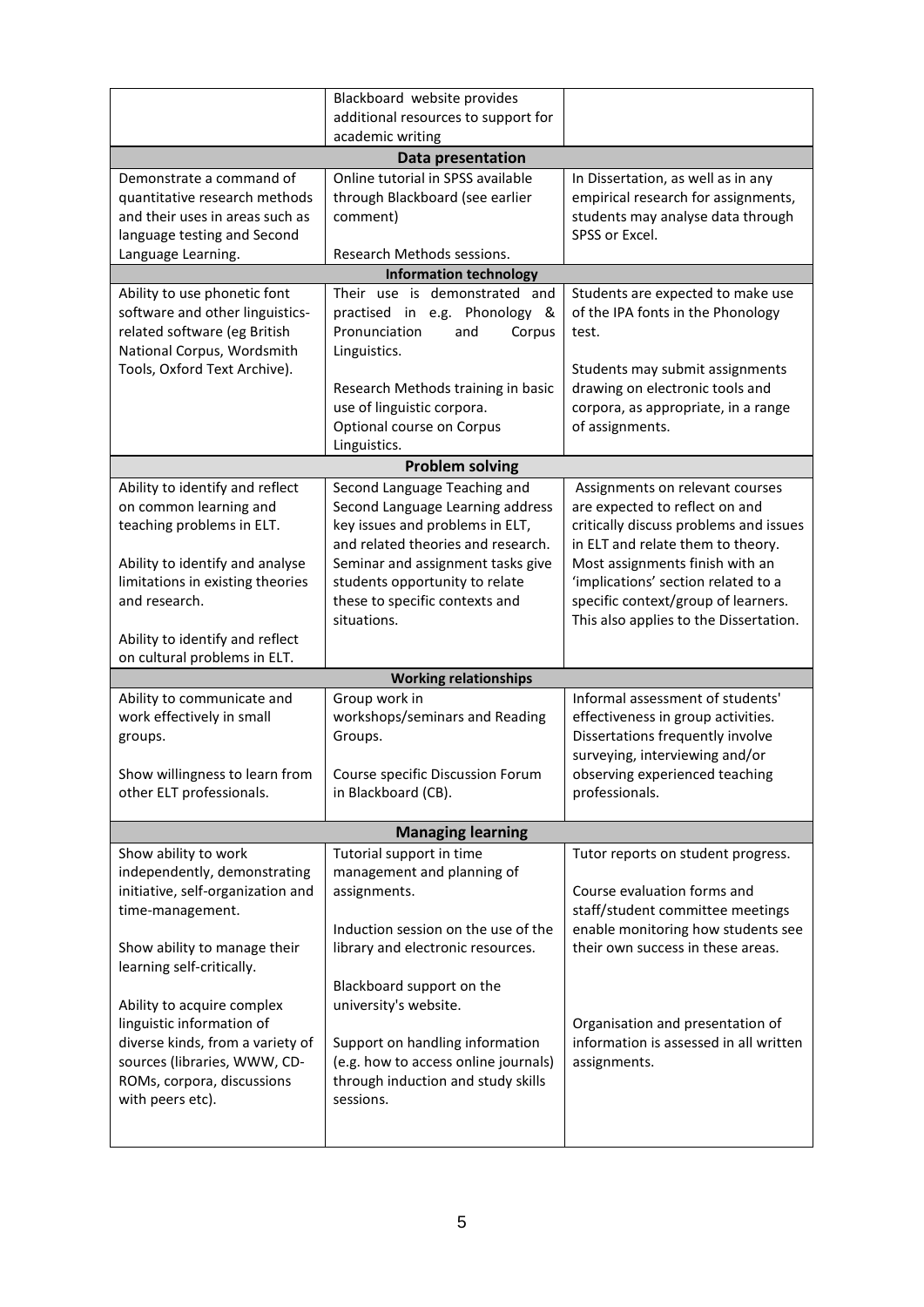| Career management                                                                                                |                                                                                                                                                                                                                                                |                                                                                                               |  |  |  |
|------------------------------------------------------------------------------------------------------------------|------------------------------------------------------------------------------------------------------------------------------------------------------------------------------------------------------------------------------------------------|---------------------------------------------------------------------------------------------------------------|--|--|--|
| Develop an awareness of<br>teacher identities, changes in<br>career path, and reflective<br>practitioner skills. | A "Purposes and Priorities" session<br>in induction week deals with goal<br>setting and aspirations.<br>Students have the opportunity to<br>choose two optional courses (30<br>credits) in accordance with their<br>own goals and preferences. | Option module: CPD for English<br>language Teachers (EN7305).<br>Supervisor support at Dissertation<br>stage. |  |  |  |
|                                                                                                                  | A 'Professional Lives in ELT' session<br>is organised in Semester 2 and<br>focuses on a range of post-course<br>professional opportunities.                                                                                                    |                                                                                                               |  |  |  |

### **10. Special features:**

The MA in Applied Linguistics and TESOL programme is designed around five core modules delivered in semesters 1 and 2 that equip students with substantial knowledge and skills in key areas of Applied Linguistics and TESOL theory and practice. Prior to the first written assessment, students complete a formative writing task. This allows for the practice of academic writing skills and opportunities to gain valuable feedback from a personal tutor. The programme also allows students to specialise through the selection of three optional modules (one in Semester 1 and two in Semester 2) and a dissertation on a topic area of choice. This level of choice means that students have opportunities to progress through the programme in a manner that reflects their own priorities and developing interests. Prior to work on the dissertation in Semester 2, a series of research methods seminars are organised which aim to develop core research knowledge and skills.

- The MA is campus-based. Occasionally it may draw on parallel courses on the similar distance learning degree.
- MA Applied Linguistics students pursuing their degree by DL can switch to the campus based mode, or vice versa, only by agreement with the programme leaders. Each case will be treated on its own merits.
- The MA combines a theoretical grounding in Applied Linguistics with pedagogical application to English Language Teaching, rather than concentrating solely on one or the other.
- The wide range of option modules enables students with two years of teaching experience to specialise in a chosen area.
- A student who takes *Language Testing and Assessment* 1 and 2, and also does their dissertation on a language testing related topic may be awarded an MA in Applied Linguistics and TESOL with Language Testing.

### **11. Indications of programme quality:**

The external examiners for both distance and campus versions of the current MA Applied Linguistics and TESOL programme have expressed their satisfaction and complimented the team on a number of points, including the quality of written feedback on students assignments and the quality of dissertation projects undertaken by students

### **12. Scheme of Assessment**

As defined in [Senate Regulation 6:](http://www.le.ac.uk/senate-regulation6) Regulations governing taught postgraduate programmes of study.

### **13. Progression points**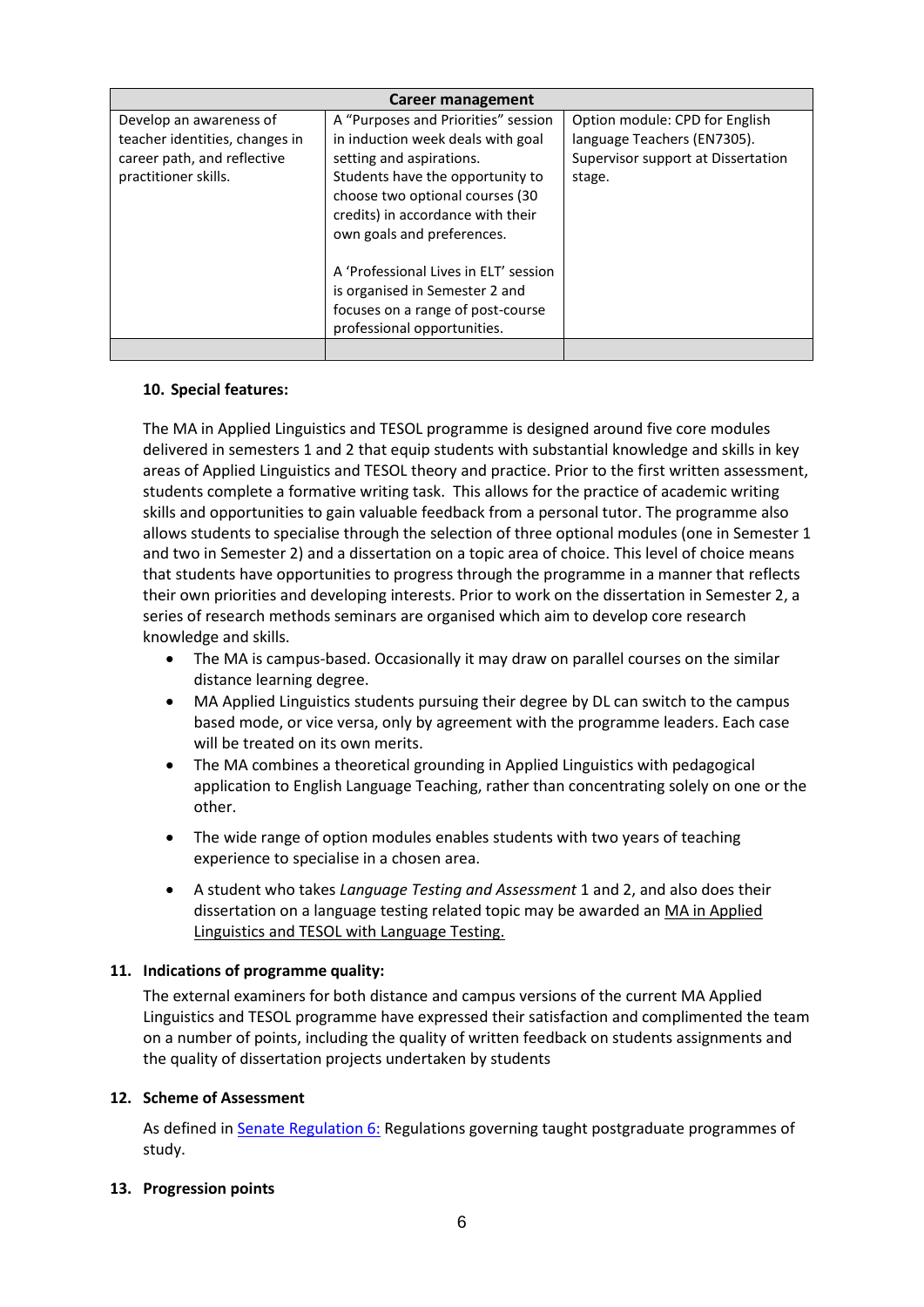As defined in [Senate Regulation 6:](http://www.le.ac.uk/senate-regulation6) Regulations governing taught postgraduate programmes of study.

In cases where a student has failed to meet a requirement to progress he or she will be required to withdraw from the course - this situation is monitored on an ongoing basis by the Programme Administrator and Programme Leader - and a recommendation will be made to the Board of Examiners for an intermediate award where appropriate.

### **14. Rules relating to re-sits or re-submissions**

Students can only resubmit in 60 credits of the course. All resubmissions in the taught modules must be completed before progression to the Dissertation.

### **15. Additional information**

There is only one intake per year, at the beginning of the academic year.

#### **6. External Examiners:**

The details of the External Examiner(s) for this programme and the most recent External Examiners' reports can be found [here.](https://exampapers.le.ac.uk/xmlui/handle/123456789/213)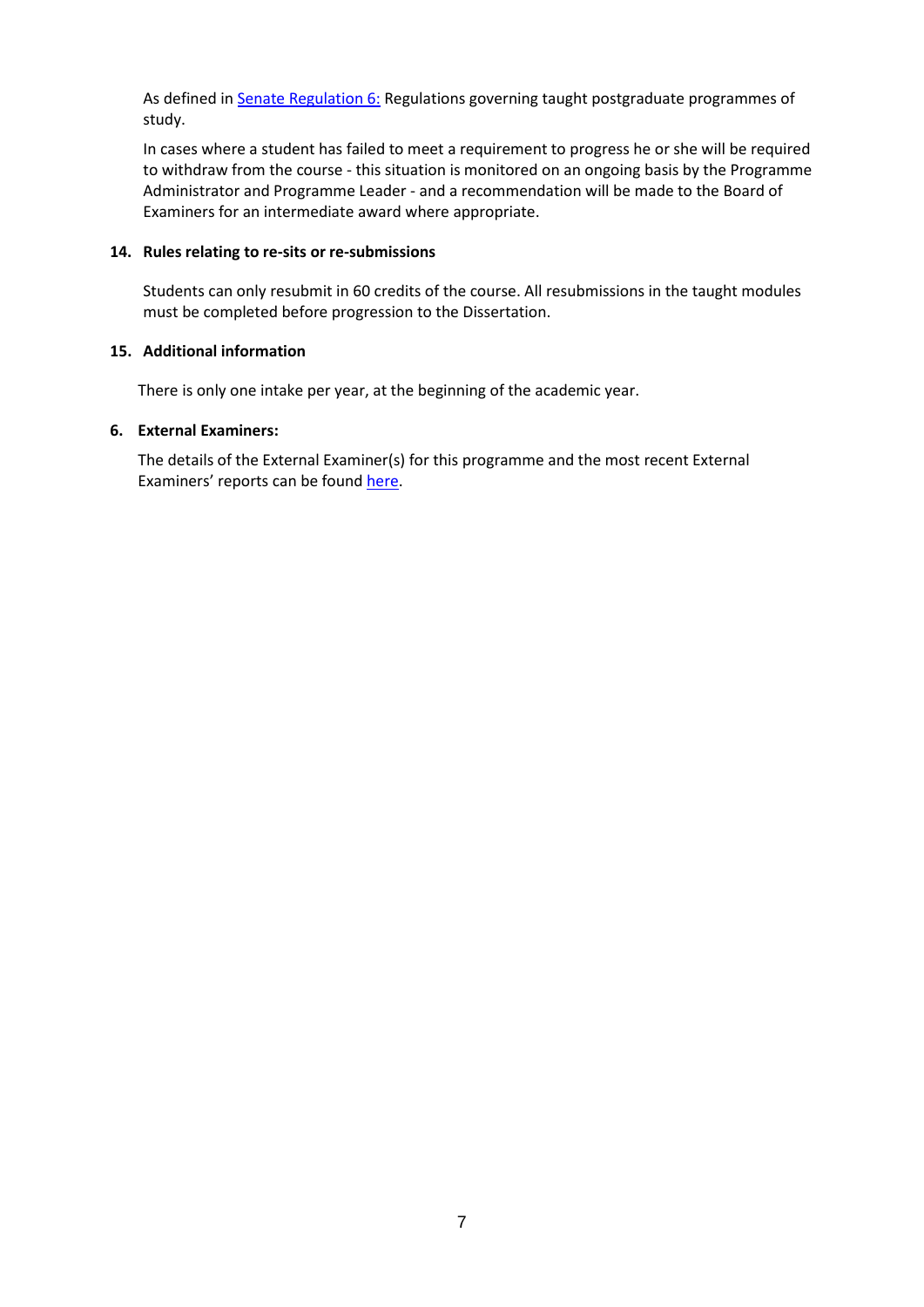#### **M.A. in Applied Linguistics and TESOL – Campus based**

#### *Entry Requirements:*

- A relevant  $1^{st}$  degree at a good class 2.2. (UK equivalent) or above
- GPA 3 (US equivalent) or above
- Students whose first language is not English or who have not lived in a country where it is the first language for at least three years prior to starting the programme must possess an appropriate English Language qualification

Acceptable evidence includes: GCSE/O-Level English at grade C or above; an overall score of 6.5 in the IELTS test (with a minimum score of 6.0 obtained in each component); a TOEFL 600 (paper) or 90 (IBT)

• Candidates should normally be teachers or other language professionals with at least two years' classroom experience in TESOL or related area.

Students take 3 core modules and 1 optional module in the Semester 1, and 2 core modules and 2 optional modules in the Semester 2. These are followed by the Dissertation (EN7300).

|                     | <b>Module Code</b> | <b>Module Title</b>                                                                    | <b>Credits</b> |
|---------------------|--------------------|----------------------------------------------------------------------------------------|----------------|
| Compulsory          | EN7310             | Second Language Teaching (Semester One)                                                | 15             |
|                     | EN7311             | Second Language Learning (Either Semester)                                             | 15             |
|                     | EN7312             | Grammar Awareness (Semester One)                                                       | 15             |
|                     | EN7313             | Phonology and Pronunciation (Semester Two)                                             | 15             |
|                     | EN7314             | Language in Society (Either Semester)                                                  | 15             |
|                     | EN7300*            | Dissertation (Year Long)                                                               | 60             |
| Optional (not all   | EN7316             | Psychological Issues in Language Learning (Either                                      | 15             |
| options are offered |                    | Semester)                                                                              | 15             |
| every year)         | EN7306             | Corpus Linguistics and Language                                                        | 15             |
|                     |                    | Learning/Teaching (Either Semester)                                                    |                |
|                     | EN7315             | Discourse Analysis (Either Semester)                                                   |                |
|                     | EN7301**           | Language Testing and Assessment I (Either<br>Semester)                                 | 15             |
|                     | EN7317**           | Language Testing and Assessment II (Either<br>Semester)                                | 15             |
|                     | EN7318             | English for Specific/Academic Purposes (Either<br>Semester)                            | 15             |
|                     | EN7302             | Materials Design and Development (Either<br>Semester)                                  | 15             |
|                     | EN7303             | Technology Enhanced Language Learning (TELL)<br>(Either Semester)                      | 15<br>15       |
|                     | EN7305             | Continuing Professional Development for English<br>Language Teachers (Either Semester) |                |

*Assessments in the above Option modules may be submitted either individually or in combination through a joint assessment submitted at the same submission point. (NB. Not all of the options listed above are offered every year).*

*Any TWO of the above option modules may be combined, subject to the agreement of the relevant Module Tutor. This is not possible for compulsory (core) modules.* 

*\* Compulsory only for the degree of M.A.*